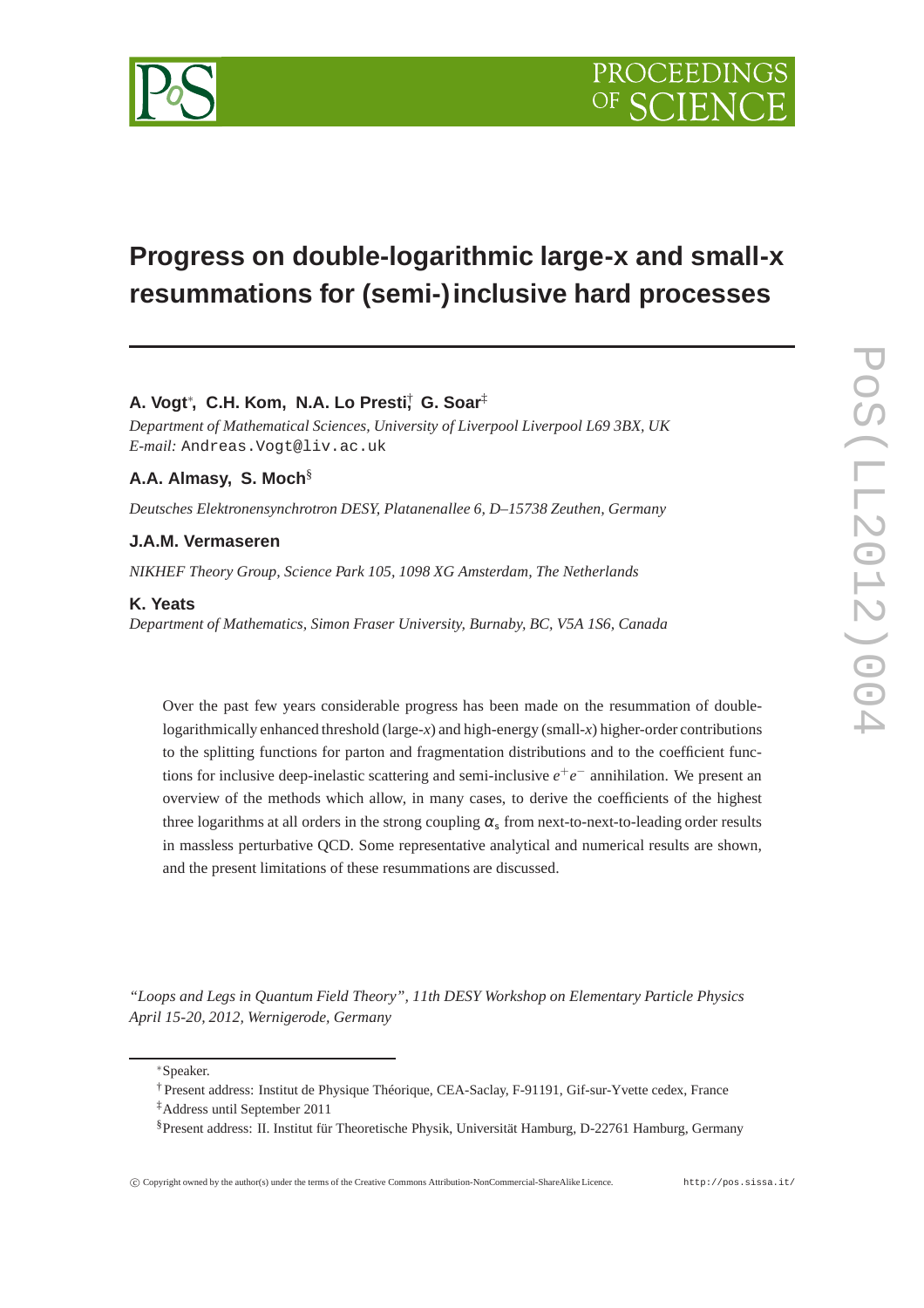#### **1. Introduction: splitting and coefficient functions and their endpoint behaviour**

(Semi-)inclusive lepton-hadron processes, see Refs. [1,2], provide benchmark observables in highenergy lepton-nucleon, electron-positron and proton-(anti-)proton collisions. We mainly report on the first two cases here, and specifically consider structure functions in inclusive deep-inelastic scattering (DIS) and fragmentation functions in single-hadron inclusive (semi-inclusive) electronpositron annihilation (SIA),  $e^+e^- \to \gamma^*$ , *Z*,  $H(q) \to h(p)+X$ , in massless perturbative QCD.

Disregarding contributions suppressed by powers of *Q*, these one-scale quantities are given by

$$
F_a^h(x, Q^2) = [C_{a,i}(\alpha_s(\mu^2), \mu^2/Q^2) \otimes f_i^h(\mu^2)](x)
$$
 (1.1)

in terms of their *coefficient functions*  $C_{a,i}$  and the parton or fragmentation distributions  $f_i^h$  of the hadron *h*. Here  $Q^2$  is the physical hard scale,  $Q^2 = \sigma q^2$  with  $\sigma = -1$  for DIS and  $\sigma = 1$  for SIA, where  $q$  is the momentum of the exchanged gauge or Higgs boson,  $x$  is the corresponding scaling variable,  $x = [(2p \cdot q)/Q^2]^\sigma$ , and ⊗ abbreviates the Mellin convolution. The dependence of  $f_i^h$  on the renormalization and factorization scale  $\mu$  is given by the renormalization-group equations

$$
\frac{d}{d\ln\mu^2} f_i(x,\mu^2) = [P_{ik,ki}^{S,T}(\alpha_s(\mu^2)) \otimes f_k(\mu^2)](x) ,
$$
 (1.2)

where  $P^{S,T}$  are the 'spacelike' ( $\sigma = -1$ ) and 'timelike' ( $\sigma = 1$ ) *splitting functions* and *x* now represents momentum fractions. Appropriate summations over *i* in Eq. (1.1) and *k* in Eq. (1.2) are understood. Choosing  $\mu^2 = Q^2$  without loss of information, the  $\alpha_s$ -expansions of  $C_a$  and P read

$$
C_a(x, \alpha_s) = \sum_{n=0} a_s^{n+n_a} c_a^{(n)}(x) , \quad P(x, \alpha_s) = \sum_{n=0} a_s^{n+1} P^{(n)}(x) \quad \text{with} \quad 0 < x < 1 . \tag{1.3}
$$

We normalize the strong coupling as  $a_s = \alpha_s(Q^2)/(4\pi)$ . The contributions up to  $c_a^{(\ell)}$  and  $P^{(\ell)}$  form the N<sup>ℓ</sup>LO (leading order, next-to-leading order, ...) 'fixed-order' approximation for  $F_a$ .

The initial-state splitting functions  $P<sup>S</sup>$  and the coefficient functions for the DIS structure functions  $F_{L,2,3,\phi}$ , where  $F_{\phi}$  denotes the Higgs-exchange structure function in the heavy top-quark limit, are known to order  $\alpha_s^3$  from the diagram calculations in Refs. [3–7]. The corresponding results for the final-state quantities  $P<sup>T</sup>$  have been derived only by indirect means so far [8–10]; in fact, the latter results still include an uncertainty which needs to be addressed by future calculations (but is not relevant in the present context). The coefficient functions for the fragmentation functions  $F_{L,T,A,\phi}$ , cf. Ref. [2], are completely known only at order  $\alpha_s^2$  [10–13].

Generically, the  $\alpha_s$ -coefficients in Eq. (1.3) can be expanded around  $x = 1$  and  $x = 0$  in the form

$$
\left\{c_a^{(n)}, P^{(n)}\right\} = \sum_{r=-1}^{\infty} X^r \left(A_{r,0} \ln^{2n-n_0} X + A_{r,1} \ln^{2n-n_0-1} X + \dots\right)
$$
 (1.4)

with  $X = 1-x$  or  $X = x$ , where  $X \ll 1$  respectively represents the threshold (large-*x*) and highenergy (small-*x*) limits. The important exceptions to this *double-logarithmic enhancement* (i.e., two additional powers of ln*X* occur per order in  $\alpha_s$ ) are the diagonal splitting functions  $P_{qq}^{S,T}$  and  $P_{gg}^{S,T}$ , which show no large-*x* enhancement at  $r = -1$  and  $r = 0$  in the standard  $\overline{MS}$  scheme [14, 15], and the flavour-singlet splitting functions *P S* and DIS coefficient functions, which are only single-log ('BFKL') enhanced in the  $r = -1$  terms dominating the small-x behaviour [16, 17]. The dominant  $r = -1$  large-*x* contributions to the coefficient functions can be resummed in the framework of the soft-gluon exponentiation, see, e.g., Refs. [18, 19] and for the present status Refs. [20–22].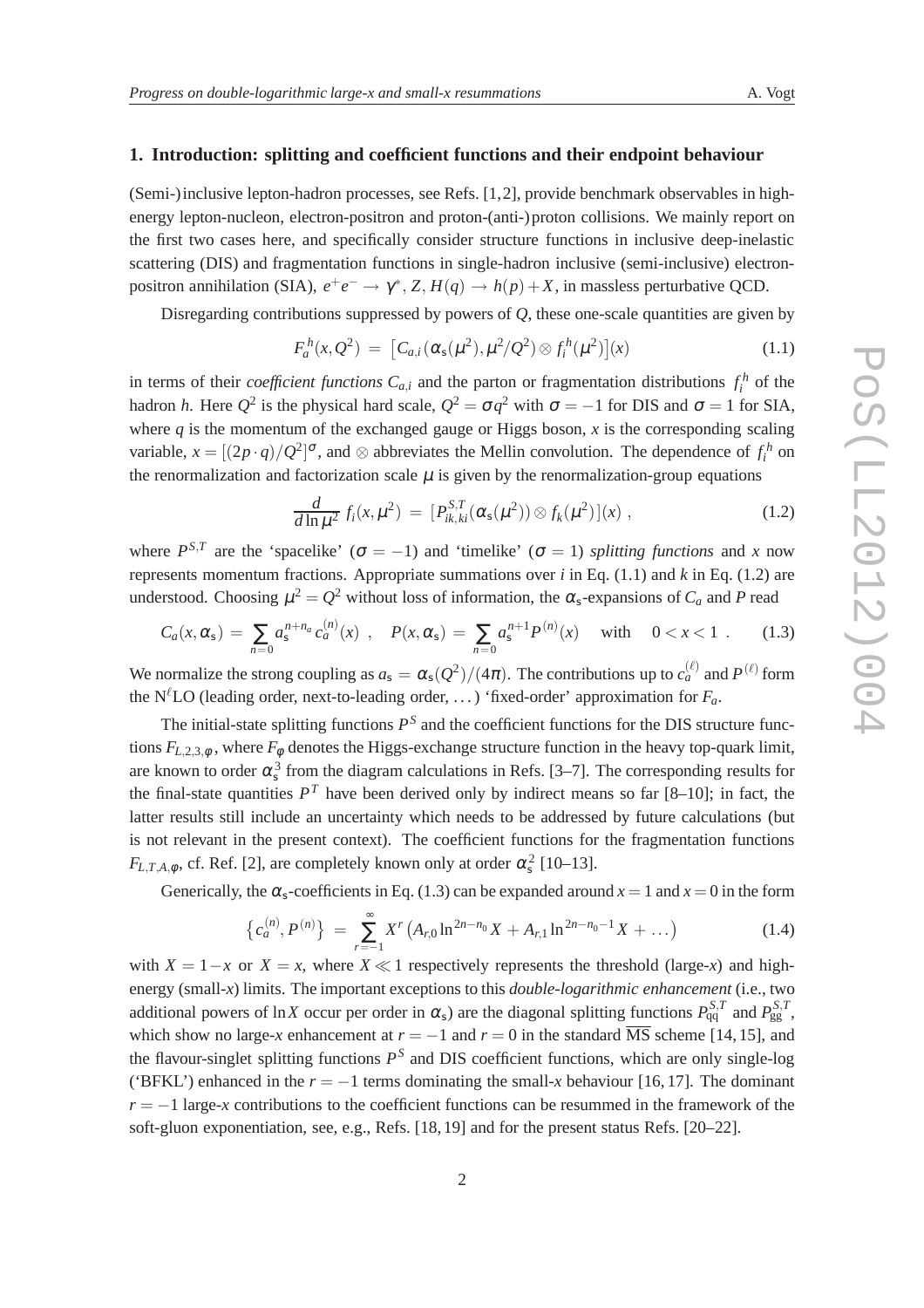In the remainder of this contribution we briefly summarize results derived for all other cases in Refs.  $[23-33]$  with some emphasis on the phenomenologically directly relevant cases of  $r = 0$ at large x in DIS and  $r = -1$  at small x in SIA. This relevance is illustrated in Fig. 1: the left panel shows, after transformation to Mellin-*N* space, that the soft and virtual contributions do not sufficiently dominate the N<sup>3</sup>LO non-singlet quark coefficient function for  $F_2$  at 'large' *N*; the right panel illustrates the dramatic small-*x* instability of the known fixed-order approximations for  $P_{gg}^T$ .



Figure 1: Left: the third-order coefficient function for  $F_{2,\text{ns}}$  [5] compared to large-*N* approximations by only the soft+virtual  $N^0$  terms and by those plus the ( $r = 0$ )  $N^{-1}$  contributions. Right: the LO, NLO and NNLO [9] approximations to the timelike splitting function  $P_{gg}^T$  for five flavours at a typical scale  $Q^2 \simeq M_Z^2$ .

# **2. Fourth- and all-order**  $\ln^{\rm k}$ **(1-x) predictions from physical kernels**

It can be useful to eliminate the parton or fragmentation distributions, and the associated choice of a factorization scheme and scale, from the description of the dependence of observables on the physical scale *Q* 2 . This leads to *physical evolution kernels Ka*, which generically can be written as

$$
\frac{dF_a^h}{d\ln Q^2} = \frac{d}{d\ln Q^2} \left( C_a \otimes f^h \right) = \left( \beta(a_s) \frac{dC_a}{da_s} + C_a \otimes P \right) \otimes C_a^{-1} \otimes F_a^h \equiv K_a \otimes F_a^h \,, \tag{2.1}
$$

where  $\beta(a_5) = -\beta_0 a_5^2 - \beta_1 a_5^3 - \dots$ , with  $\beta_0 = \frac{11}{3}$  $rac{11}{3}C_A - \frac{2}{3}$  $\frac{2}{3}n_f$  in our normalization, is the (fourdimensional) beta function of QCD.  $C_A = 3$  and  $C_F = \frac{4}{3}$  are the usual SU( $n_{colors} = 3$ ) group factors, and  $n_f$  denotes the number of effectively massless flavours.

For **flavour non-singlet cases** such as, e.g., the structure function *F*3, (2.1) is a scalar equation. The first term then represents a logarithmic derivative in *N*-space, and the second is reduced to a combination of quark-(anti-)quark splitting functions. The resummations discussed here were initiated by observing that the  $K_{a,\text{ns}}$  in DIS are *single-log enhanced* not only for the  $(1-x)^{-1}$ terms, as guaranteed by the soft-gluon exponentiation, cf. Ref. [34], but at all powers in  $(1-x)$ ,

$$
K_a\big|_{a_5^{n+1}} = \sum_{r=-1}^{\infty} (1-x)^r \big( K_a^{(r,0)} \ln^n (1-x) + K_a^{(r,1)} \ln^{n-1} (1-x) + \dots \big) . \tag{2.2}
$$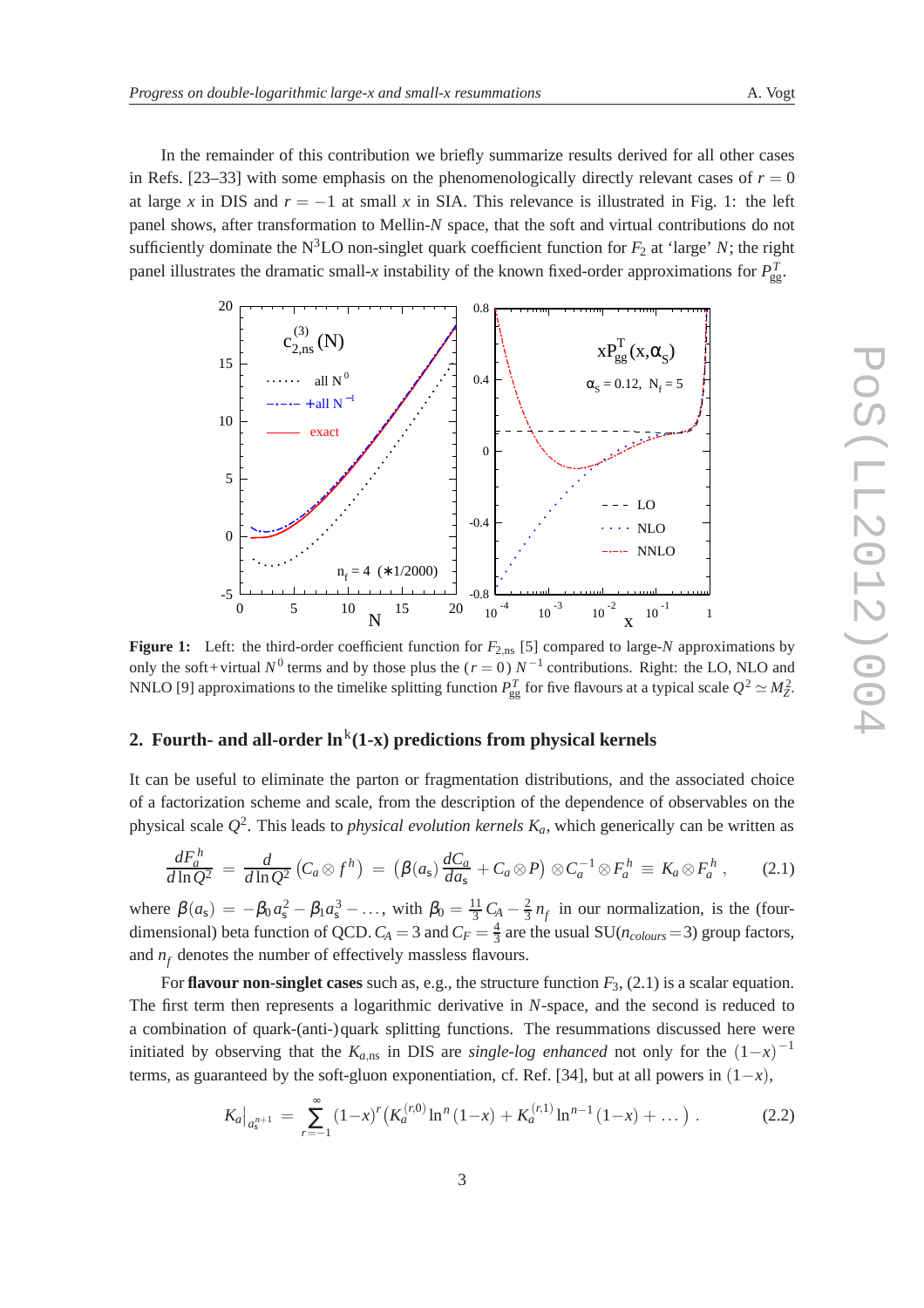If this behaviour holds also beyond the orders covered by Refs. [4–6], as suggested by the allorder leading large-*n<sup>f</sup>* result of Refs. [35], it implies a *resummation of the double-logarithmic contributions* to the coefficient functions  $C_{a,\text{ns}}$  due to the non-enhancement of  $P_{\text{qq}}$  mentioned above.

A closer look, see also Ref. [36] for an introductory overview, reveals that the third-order coefficient functions are sufficient to fix the coefficients of the *highest three logarithms* in Eq. (1.4) for (the non-singlet components of)  $C_{a,q}$ . The resulting all-order  $N^{-1}$  [ $r = 0$  in Eq. (1.4)] predictions have been presented in Ref. [23] for  $a = L$  [with  $n<sub>L</sub> = 1$  and  $n<sub>0</sub> = 0$  in Eqs. (1.3) and (1.4)] and in section 5 of Ref. [24] for  $a = 1,2,3$  [where  $n_a = 0$  and  $n_0 = 1$ ]. In the latter cases, only one parameter, denoted by  $\xi_{\text{DIS}_4}$ , is missing for the fourth logarithms. Section 5 of Ref. [24] also includes the highest three logarithms at order  $\alpha_s^4$  for all these cases at all powers in 1–*x*, written down in a closed form using suitably modified harmonic polylogarithms [37] up to weight 3.

Completely analogous results for the fragmentation functions *FL*,*T*,*I*,*<sup>A</sup>* in SIA can be found in section 6 of Ref. [24]. As mentioned above, the third-order coefficient functions are not fully known for these quantities. However, it was possible to derive the highest three large-*x* logarithms to all orders in 1–*x* using the (generally non-trivial) analytic-continuation ( $\mathscr{A}\mathscr{C}$ ) or Drell-Yan-Levy relation between inclusive DIS and SIA, cf. also Ref. [38] and references therein; the results are given in section 3 of Ref. [24]. Finally the same approach can be applied to the quark-antiquark annihilation contribution to the total cross section for *Drell-Yan lepton-pair production*,  $pp/p\bar{p} \rightarrow$  $l^+l^- + X$ . In this case the fixed-order information is limited to order  $\alpha_s^2$  [39], hence only the coefficients of the *highest two logarithms* in Eq. (1.4) are completely determined by the singlelogarithmic enhancement of the corresponding physical kernel. The resulting all-order  $N^{-1}$  and third- and fourth-order all-*r* predictions can also be found in section 6 of Ref. [24].

The single-log enhancement  $(2.2)$  also holds for the  $2 \times 2$  matrices of **flavour-singlet kernels** for combinations such as  $F_{2\phi} = (F_2, F_{\phi})$  and  $F_{2L} = (F_2, F_L)$  in DIS and their counterparts in SIA. In these cases both the coefficient and splitting functions contribute double-log enhanced terms on the r.h.s. of Eq. (2.1), hence Eq. (2.2) does not imply an all-order resummation. It is, however, possible to use this equation for  $F_{2\phi}$  at  $n=3$  to derive the highest three large-*x* logarithms of the (otherwise unknown)  $N^3LO$  *singlet splitting functions*  $P_{ik}^{(3)S}$  from the  $N^3LO$  coefficient functions computed in Refs. [5, 7]. This calculation has been carried out in Ref. [25] to all orders in *r*. A surprising, at the time, outcome was that the coefficient of all four leading logarithms,  $\ln^6(1-x)$ for  $P_{i\neq k}^{(3)}$  $p_{i\neq k}^{(3)}(x)$  and  $\ln^5(1-x)$  for  $P_{i=k}^{(3)}$  $\sum_{i=k}^{(3)} (x)$ , were found to vanish to all orders in 1–*x*.

With the highest three logarithms determined for  $P_{ik}^{(3)S}$ , it became possible to employ Eq. (2.2) for  $F_{2L}$  to derive corresponding results for the [four-loop, due to  $n_a = 1$  in Eq. (1.3)] N<sup>3</sup>LO singlet *coefficient functions for FL*. This has been done in Ref. [26], but only for the leading-*r* contributions, with new results for  $c_{L, \sigma}^{(3)}$  $L_{1g}^{(5)}$  at  $r = 1$ . The all-*r* generalization, which would also yield results beyond those of Refs. [23, 24] also for the quark coefficient function, is not available in the literature yet.

No new large-*x* results have been derived (only) from physical evolution kernels after Ref. [26]. The limitations of this approach – the need to conjecture the all-*n* validity of Eq. (2.2) and lack of all-order predictions for the singlet splitting and coefficient functions – have been overcome since then by starting from the unfactorized structure and fragmentation functions as discussed below. However, the physical kernels still represent the easiest route to all-*r* results at order  $\alpha_s^4$ , and they can provide invaluable hints for the functional forms of the all-order large-*x* coefficient functions.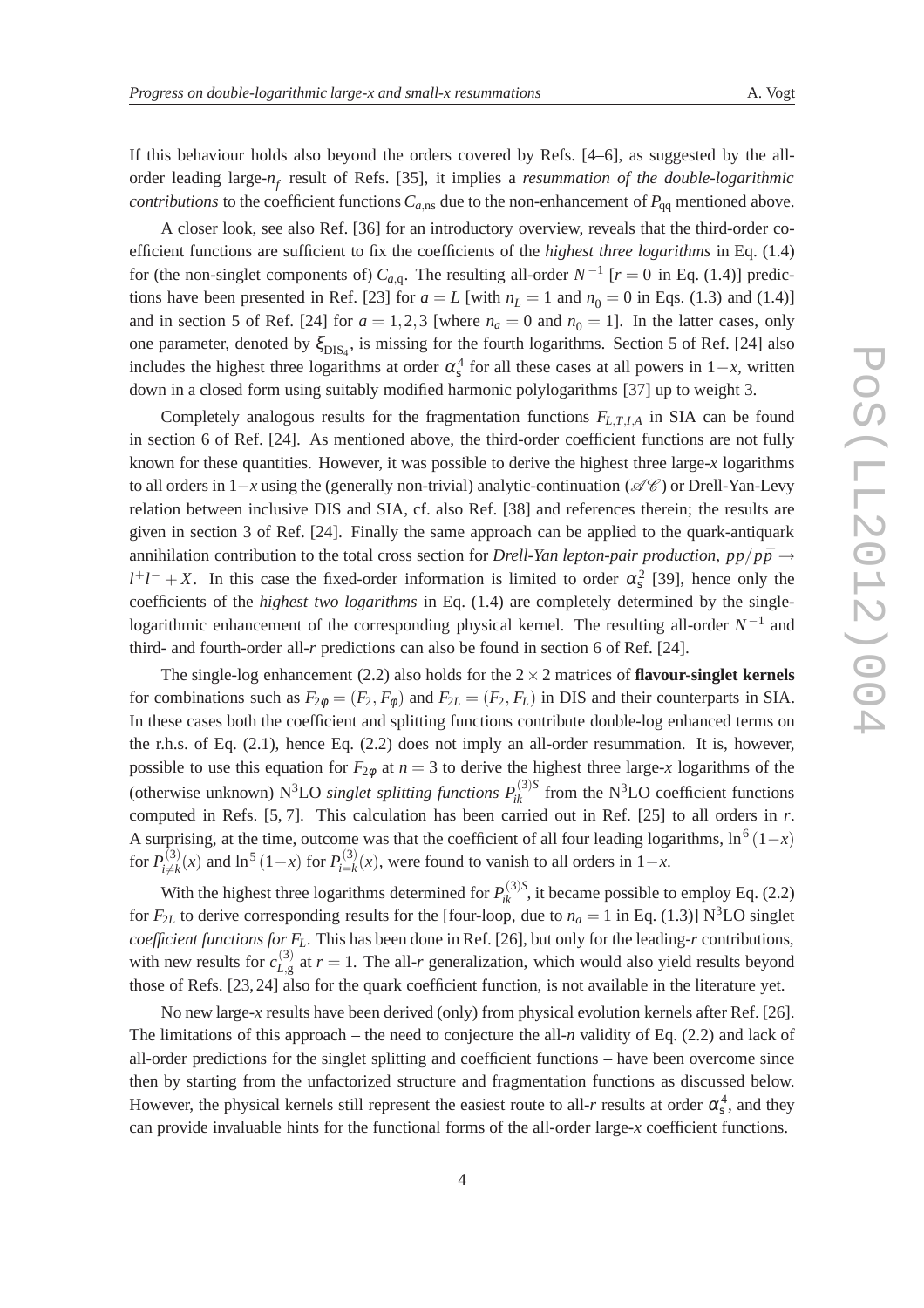#### **3. Double logarithmic endpoint resummations via unfactorized quantities**

The splitting functions and the coefficient functions for the (combinations of) DIS and SIA observables discussed above originate in the *unfactorized expressions* in  $D = 4-2\bar{\epsilon}$  dimensions,

$$
\widehat{F}_a = \widetilde{C}_a \otimes Z \quad \text{with} \quad P = \beta_D(a_s) \frac{dZ}{da_s} \otimes Z^{-1} \,. \tag{3.1}
$$

Here  $\tilde{C}_a$ , the *D*-dimensional coefficient functions, are given by Taylor series in  $\varepsilon$  (which differs from  $\bar{\varepsilon}$  by some 'artefacts' of dimensional regularization) with the  $\varepsilon^0$  coefficient leading to the 'physical' (MS-scheme) coefficient function in Eqs. (1.1) and (1.3).  $\beta_D(a_s)$  is the *D*-dimensional beta function,  $\beta_D(a_s) = -\varepsilon a_s + \beta(a_s)$  with  $\beta(a_s)$  defined below Eq. (2.1). For non-singlet cases all quantities in Eq. (3.1) are scalars, for flavour-singlet combinations  $\hat{F}_a$ ,  $\tilde{C}_a$ , *P* and *Z* are 2 × 2 matrices [unlike in Eq. (1.1), the quark and gluon contributions to  $F_a$  are considered separately in Eq. (3.1)]. *Z* consists of  $1/\varepsilon$  *poles up to*  $\varepsilon^{-n}$  at order  $a_s^n$ , and its  $\alpha_s^n \varepsilon^{-n+\ell}$  coefficients include endpoint logarithms up to  $\ln^{n+\ell-1} X$  with  $X = 1-x$  and  $X = x$ . Hence we have, generically,

$$
\widehat{F}_a|_{a_s^n e^{-n+\ell}} = \sum_{r=-1}^{\infty} X^r \left( \mathcal{F}_{a,n,\ell,r}^{(0)} \ln^{n+\ell-1} X + \mathcal{F}_{a,n,\ell,r}^{(1)} \ln^{n+\ell-2} X + \dots \right) . \tag{3.2}
$$

The second equation in (3.1) can be iteratively inverted to yield *Z* in terms of the expansion coefficient of  $P(x, \alpha_s)$  and  $\beta(a_s)$ . The resulting dependence on  $P^{(n)}$  and  $\beta_n$  can be summarized as

$$
a_s^n \varepsilon^{-n} : P^{(0)}, \beta_0, \quad a_s^n \varepsilon^{-n+1} : +P^{(1)}, \beta_1, \quad a_s^n \varepsilon^{-n+2} : +P^{(2)}, \beta_2, \quad \dots, \quad a_s^n \varepsilon^{-1} : P^{(n-1)}.
$$
\n(3.3)

Explicit all-order expressions for  $r = 0$ , recall Eq. (1.4), in the large-x case have been presented in section 2 of Ref. [28]. Beyond this accuracy and for the small-*x* case,  $Z(\alpha_s, \varepsilon)$  has been evaluated iteratively to a high but finite order in  $\alpha_s$ . Eq. (3.3) implies that a fixed-order knowledge at  $N^mLO$ , recall Eq. (1.3), determine the first  $m+1$  non-vanishing coefficients in the  $\varepsilon$  expansion of  $\hat{F}_a$  at all orders in *a*s . If this determination can be extended, at a certain logarithmic accuracy, to all orders in  $\varepsilon$ , then the *all-order mass factorization* can be performed at this accuracy, yielding a resummation of the splitting and coefficient functions. In practice this is done order by order in  $\alpha_s$ ; we have employed recent developments in FORM [40] to reach as high an order as possible.

One way to obtain all-*n* and all- $\varepsilon$  expressions for coefficients  $\mathscr{F}^{(k)}$  in Eq. (3.2) is by expressing the coefficients  $\widehat{F}_a^{(n)}$  in terms of known lower-order results, i.e., by finding an all-order **iteration of the unfactorized expressions**  $\widehat{F}_a^{(n)}$  at a given logarithmic accuracy. This approach has been used for the  $r = 0$  *large-x structure functions* in Refs. [27, 28] at  $k = 0$  and  $k = 1$ . For example, the unfactorized gluon contributions to the structure function  $F_2$  can be expressed as

$$
\widehat{F}_{2,g}^{(n)} = \frac{1}{n} \widehat{F}_{2,g}^{(1)} \left\{ \sum_{i=0}^{n-1} f_{2,g}(n,i,\varepsilon) \widehat{F}_{\phi,g}^{(i)} \widehat{F}_{2,q}^{(n-i-1)} - \frac{\beta_0}{\varepsilon} \sum_{i=0}^{n-2} g_{2,g}(n,i) \widehat{F}_{\phi,g}^{(i)} \widehat{F}_{2,q}^{(n-i-2)} \right\}
$$
(3.4)

with

$$
f_{2,g}(n,i,\varepsilon) = {n-1 \choose i}^{-1} \left[1 + \varepsilon f_{2,g}^{(1)}(n,i)\right] , \quad g_{2,g}(n,i) = {n \choose i+1}^{-1} \tag{3.5}
$$

at next-to-leading logarithmic (NLL) accuracy. The *r*=−1 'diagonal' quantities  $\widehat{F}_{2,\text{q}}^{(k)}$  $\widehat F_{2,\mathsf{q}}^{(k)}$ ,  $\widehat F_{\pmb\phi,\mathsf{g}}^{(k)}$  $\phi_{\varphi,g}^{(\kappa)}$  required in Eq. (3.4) are known to a high accuracy from the soft-gluon exponentiation, see Ref. [28].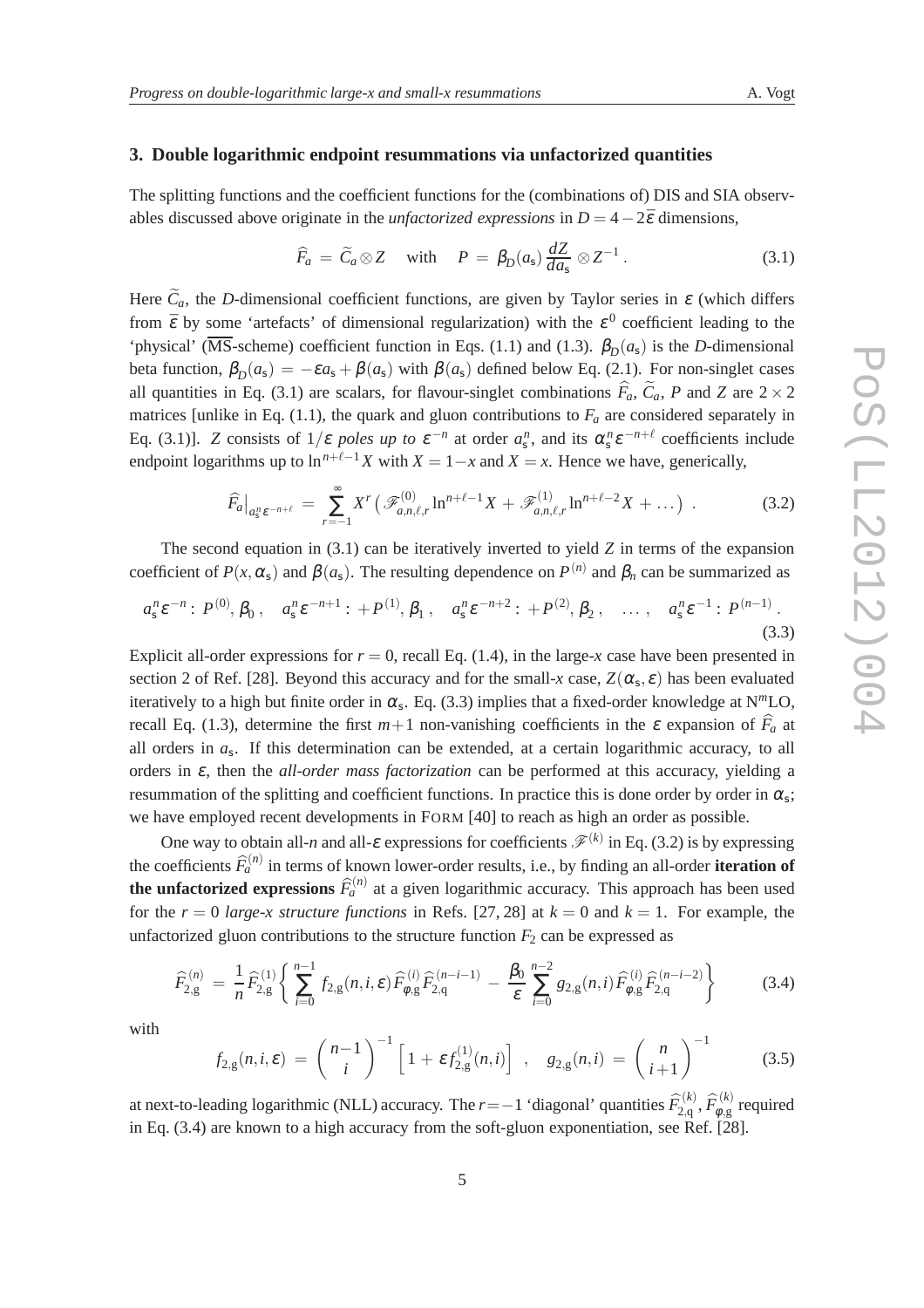Especially the non-LL parts of this result (the function  $f_{2g}^{(1)}$  $2_{2,g}^{(1)}(n,i)$  can be found in section 3 of Ref. [28]) have rather been 'engineered' and verified – using results in Section 2 the ensuing system of linear equations is overconstrained by two equations per order in  $\alpha_s$  – than derived from first principles. Since a second approach turned out to be clearer and more convenient, we have not attempted to generalize Eq. (3.4) to the third (NNL) logarithms. Still, the iteration of unfactorized observables might offer access to resummations of quantities outside the scope of Refs. [28–33].

That second approach is to **decompose the**  $n<sup>th</sup>$ -order unfactorized expressions at  $x < 1$ , without any reference to lower-order counterparts, in *n* terms of *D*-dimensional exponentials, e.g.,

$$
(A_{n,k}\varepsilon^{-2n+1} + B_{n,k}\varepsilon^{-2n+2} + C_{n,k}\varepsilon^{-2n+3} + \dots )X^{r-(\eta_0 + k\eta_1)\varepsilon} , \quad k = 1, \dots, n . \tag{3.6}
$$

For the *large-x logarithms*,  $X = 1-x$ , this structure arises at all *r* in inclusive DIS and SIA from the phase-space integrations for the undetected final-state particles and the loop integrals of the virtual corrections [12, 41] with  $\eta_0 = 0$  and  $\eta_1 = 1$ . The decomposition (3.6) is related, but not identical to that into contributions with 1, ..., *n* undetected partons in the final state. In the softgluon limit,  $r = -1$ , it has been employed before to 'reverse-engineer' the  $\alpha_s^3 \varepsilon^{-n}$  pole terms of the  $\gamma^* q q$  and *Hgg* form factors (and the  $n_f \alpha_s^3 \varepsilon^0$  contributions in the former case) from the calculations for Refs. [5, 7] in Refs. [42] and to extend the soft-gluon resummation to  $N<sup>3</sup>LL$  accuracy for SIA, Drell-Yan lepton-pair production and the total cross section for Higgs production via gluon-gluon fusion [23, 43]. It may be worthwhile to note that the results of Refs. [42] were confirmed (and substantially extended, to order  $\alpha_s^3 \varepsilon^2$ ) by direct diagram calculations in Refs. [44, 45].

The situation is far more complicated for the *small-x logarithms*,  $X = x$ . Here we focus on contributions that do not vanish for  $x \to 0$ , i.e.,  $r = 0$  and  $r = -1$ . In the former case Eq. (3.6) is found to hold with  $\eta_0 = 0$  and  $\eta_1 = -1$  in DIS and  $\eta_0 = 1$  and  $\eta_1 = 1$  in SIA, as one might have 'naively' expected from Refs. [12,41], but only for 'even-*N*' quantities such as  $F_{L,1,2,\phi}$  in DIS and their SIA counterparts. For  $g_1$  in polarized DIS and  $F_3$ , where the operator-product expansion provides the odd Mellin moments, and the corresponding asymmetric fragmentation function *F<sup>A</sup>* already the colour structure of the leading logarithms [6, 46, 47] excludes such a decomposition. On the other hand, Eq. (3.6) is applicable all orders at  $r = -1$  in SIA, but with  $\eta_0 = 0$  and  $\eta_1 = 2$ , another structure that has been discovered and verified but still lacks a proper explanation.

After expanding in  $\varepsilon$ , the  $\varepsilon^{-2n+1}$ , ...,  $\varepsilon^{-n-1}$  terms in Eq. (3.6) have to cancel in the sum (3.1). This implies *n*−1 relations between the LL coefficients  $A_{n,k}$  which lead to the constants  $\mathscr{F}_{n,\ell}^{(0)}$  in Eq. (3.2), *n*−2 relations between the NLL coefficients  $B_{n,k}$  determining  $\mathscr{F}_{n,\ell}^{(1)}$  etc. As discussed above, a N<sup>*m*</sup>LO calculation fixes the (non-vanishing) coefficients of  $\varepsilon^{-n}$ , ...,  $\varepsilon^{-n+m}$  at all orders *n*, adding  $m+1$  more relations between the coefficients in Eq. (3.6). Consequently the highest *m*+1 double logarithms, i.e., *the* N *<sup>m</sup>*LL *approximation, can be determined from the* N *<sup>m</sup>*LO *results* wherever an equation like (3.6) (the expression for  $F_L$ , e.g., is slightly different) is applicable.

Therefore the present fixed-order results allow the determination, to all orders in  $\alpha_s$ , of the highest four  $r = 0$  large-x logarithms for the coefficient functions in non-singlet DIS (where the accuracy effectively is  $N<sup>3</sup>LO$  due to the non-enhancement of the splitting functions) and SIA (due to its close relation to the DIS case, see Ref. [24]), and of the corresponding highest three large-*x* and small-*x* logarithms in the flavour singlet splitting and coefficient functions, including the phenomenologically most important  $x^{-1}$  terms in SIA illustrated above.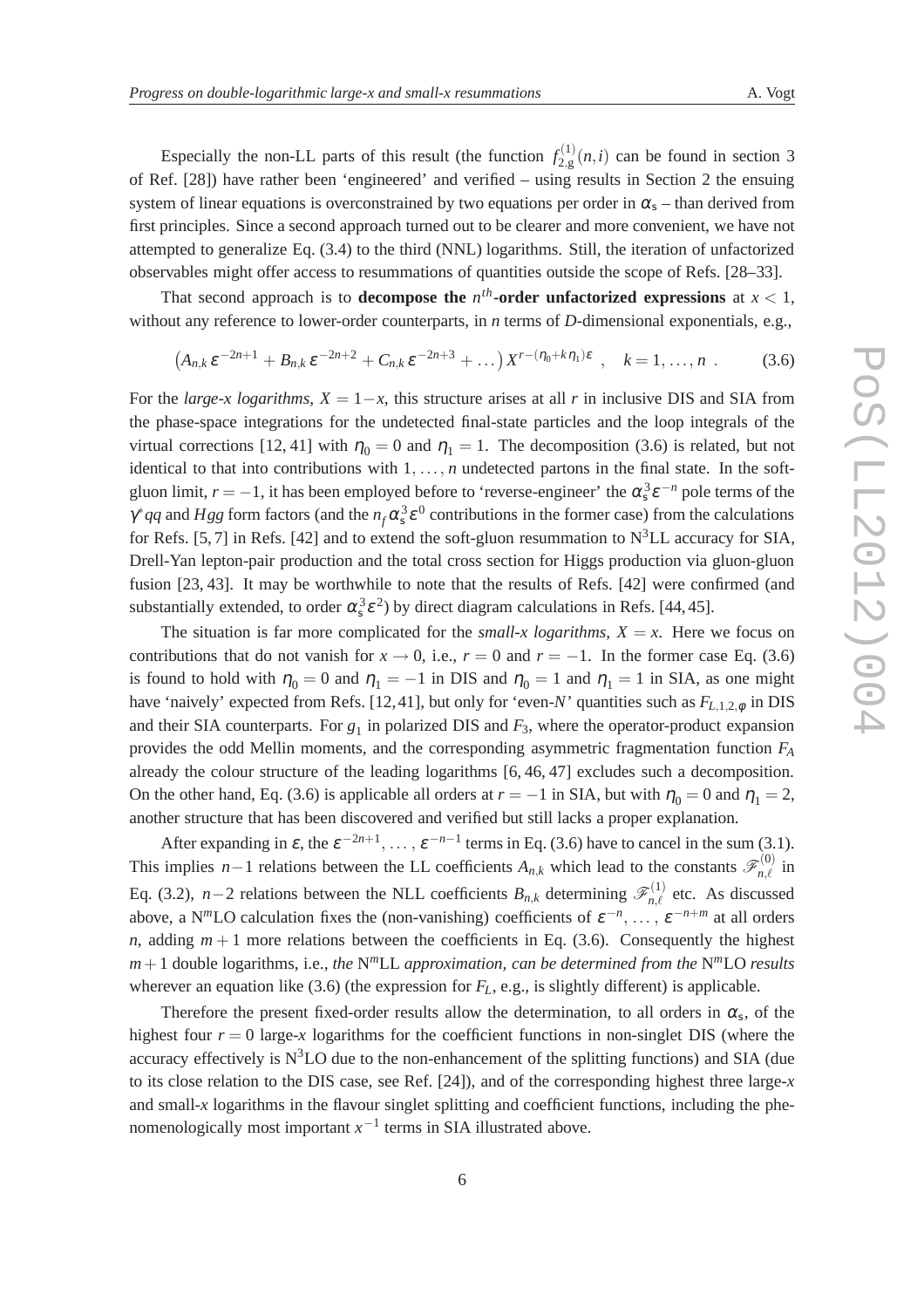#### **4. Selected recent results on large-***x* **and small-***x* **double logarithms**

We now show a small subset of the results derived by the methods described in Section 3. In the non-singlet large- $x$  cases the physical-kernel results have been verified, and the previously missing parameter has been determined as  $\xi_{\text{DIS}_4} = \xi_{\text{SIA}_4} = \frac{100}{3}$  $\frac{00}{3}$ , a result that has been obtained independently in Ref. [49]. Except for the numerical impact of the thus known four  $r = 0$  logs on the fourth-order coefficient function  $C_{2,\rm ns}^{(4)}$ , which will be illustrated in Fig. 2 below, we will focus on the large-*x* singlet and small-*x* cases, where progress has been made since the Wernigerode workshop.

The highest three  $r = 0$  *large-x logarithms* in the off-diagonal splitting functions  $P<sup>S</sup>$  and coefficient functions for *FL*,2,<sup>φ</sup> in DIS have now been cast in closed all-order forms that supersede the tables in the appendix of Ref. [28]. Also the NNLL contributions can be expressed in *N*-space in terms of the apparently new *Bernoulli functions*  $\mathcal{B}_n(x)$  introduced and discussed in Refs. [27, 28],

$$
\mathscr{B}_k(x) \ = \ \sum_{n=0}^{\infty} \ \frac{B_n}{n!(n+k)!} \ x^n \quad \text{and} \quad \mathscr{B}_{-k}(x) \ = \ \sum_{n=k}^{\infty} \ \frac{B_n}{n!(n-k)!} \ x^n \ , \tag{4.1}
$$

where  $B_n$  are the Bernoulli numbers in the normalization of Ref. [48]. As an example, we show the NNLL approximation to the spacelike gluon-quark splitting function which can be written as

$$
NP_{qg}^{S}(N, \alpha_{s}) = 2a_{s}n_{f} \mathcal{B}_{0}(\tilde{a}_{s})
$$
  
\n
$$
+ a_{s}^{2} \ln \tilde{N} n_{f} \Big\{ (6C_{F} - \beta_{0}) \left( \mathcal{B}_{1}(\tilde{a}_{s}) + 2\tilde{a}_{s}^{-1} \mathcal{B}_{-1}(\tilde{a}_{s}) \right) + \beta_{0} \tilde{a}_{s}^{-1} \mathcal{B}_{-2}(\tilde{a}_{s}) \Big\}
$$
  
\n
$$
+ \frac{a_{s}^{2} n_{f}}{48C_{AF}} \Big\{ \beta_{0}^{2} \Big[ 2\tilde{a}_{s} \mathcal{B}_{2}(\tilde{a}_{s}) - 12 \mathcal{B}_{1}(\tilde{a}_{s}) + 12 \mathcal{B}_{0}(\tilde{a}_{s}) - 6 \mathcal{B}_{-1}(\tilde{a}_{s}) - 12 \tilde{a}_{s}^{-1} \mathcal{B}_{-2}(\tilde{a}_{s})
$$
  
\n
$$
- 4\tilde{a}_{s}^{-1} \mathcal{B}_{-3}(\tilde{a}_{s}) + 3\tilde{a}_{s}^{-1} \mathcal{B}_{-4}(\tilde{a}_{s}) \Big] - 36 \beta_{0} C_{F} \Big[ \tilde{a}_{s} \mathcal{B}_{2}(\tilde{a}_{s}) - 3 \mathcal{B}_{1}(\tilde{a}_{s}) + 4 \mathcal{B}_{0}(\tilde{a}_{s}) - \mathcal{B}_{-1}(\tilde{a}_{s})
$$
  
\n
$$
+ \tilde{a}_{s}^{-1} \Big( 2 \mathcal{B}_{-1}(\tilde{a}_{s}) + \mathcal{B}_{-2}(\tilde{a}_{s}) - 2 \mathcal{B}_{-3}(\tilde{a}_{s}) \Big) \Big\} + 108 C_{F}^{2} \Big[ 2\tilde{a}_{s} \mathcal{B}_{2}(\tilde{a}_{s}) - 4 \mathcal{B}_{1}(\tilde{a}_{s}) + 5 \mathcal{B}_{0}(\tilde{a}_{s})
$$
  
\n
$$
+ \tilde{a}_{s}^{-1} \Big( 2 \mathcal{B}_{-1}(\tilde{a}_{s}) + 4 \mathcal{B}_{-2}(\tilde{a}_{s}) \Big)
$$

with  $\ln \widetilde{N} = \ln N + \gamma_e$ ,  $\tilde{a}_s = 4a_sC_{AF} \ln^2 \widetilde{N}$  and  $C_{AF} = C_A - C_F$ , where  $\gamma_e$  is the Euler constant. Corresponding results for  $P_{gg}^S$ , their timelike counterparts with, e.g.,  $C_F^{-1}P_{gg}^T = n_f^{-1}P_{gg}^S$  at LL accuracy, and the related coefficient functions will be presented in Ref. [32]. These results explain the vanishing LL coefficients at order  $\alpha_s^4$  as the start of an all-order pattern due to  $B_{2n+1} = 0$  for  $n \ge 1$ .

We now turn to the  $r = -1$  *small-x resummation in SIA*, where even more results were only known via tables of expansion coefficients in Ref. [29]. This situation changed dramatically as a consequence of discussions which, in all likelihood, would not have occurred without the 2012 Loops & Legs workshop. All results of Ref. [29], and more, are now known in closed form, e.g.,

$$
P_{qq}^{T}(N) = \frac{4}{3} \frac{C_F n_f}{C_A} a_s \left\{ \frac{1}{2\xi} (S-1)(\mathcal{L}+1) + 1 \right\} + \frac{1}{18} \frac{C_F n_f}{C_A^3} a_s \bar{N} \left\{ (-11 C_A^2 + 6 C_A n_f - 20 C_F n_f) \frac{1}{2\xi} (S-1+2\xi) + 10 C_A^2 \frac{1}{\xi} (S-1)\mathcal{L} \right. - (51 C_A^2 - 6 C_A n_f + 12 C_F n_f) \frac{1}{2} (S-1) + (11 C_A^2 + 2 C_A n_f - 4 C_F n_f) S^{-1} \mathcal{L} + (5 C_A^2 - 2 C_A n_f + 6 C_F n_f) \frac{1}{\xi} (S-1) \mathcal{L}^2 + (51 C_A^2 - 14 C_A n_f + 36 C_F n_f) \mathcal{L} \right\}, \quad (4.3)
$$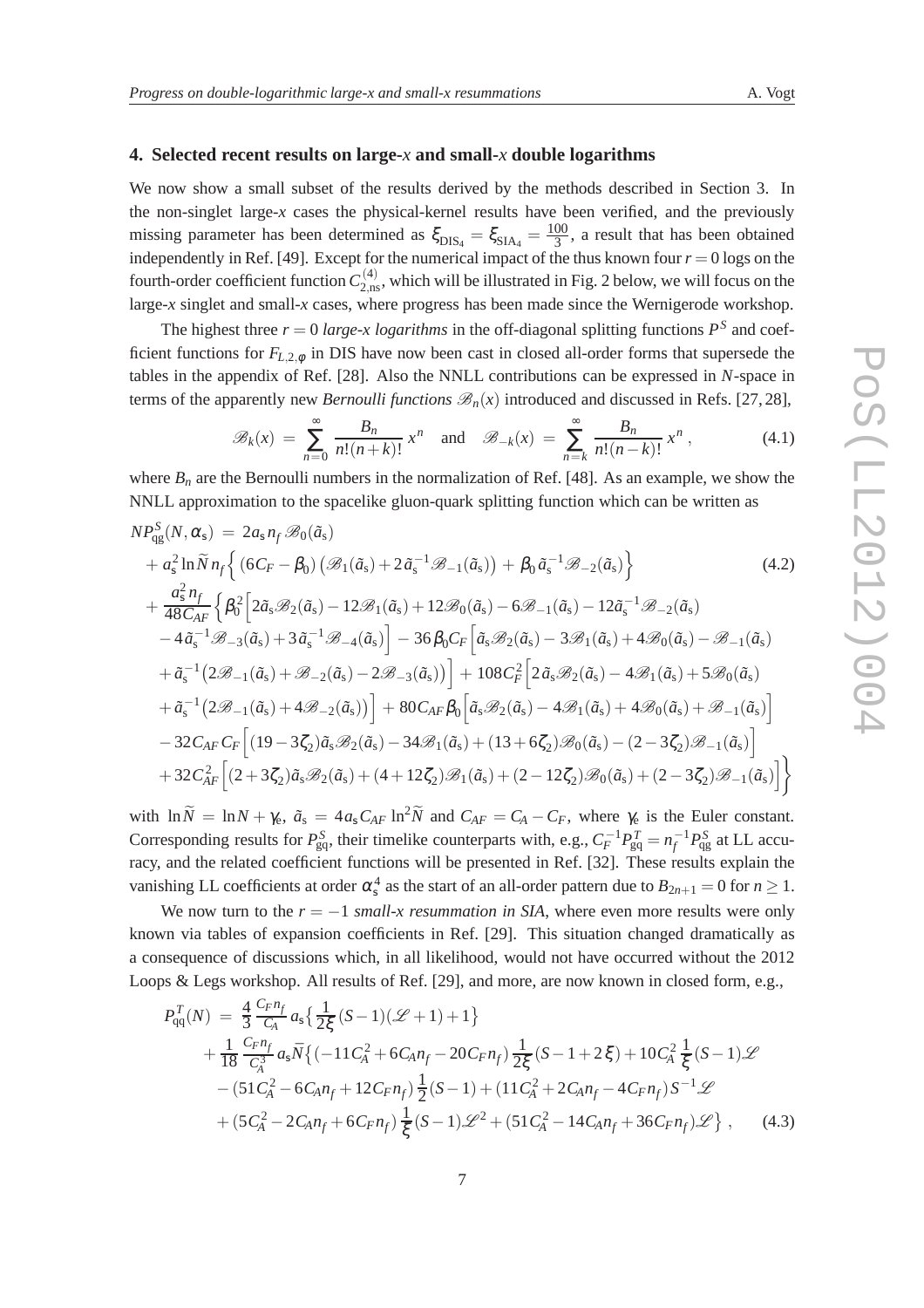$$
P_{gg}^{T}(N) = \frac{1}{4}\bar{N}(S-1) - P_{qq}^{T}(N) - \frac{1}{6C_A}a_s(11C_A^2 + 2C_An_f - 4C_Fn_f)(S^{-1} - 1) + \frac{1}{576C_A^3}a_s\bar{N}\{([1193 - 576\zeta_2]C_A^4 - 140C_A^3n_f + 4C_A^2n_f^2 - 56C_A^2C_Fn_f - 48C_F^2n_f^2 + 16C_AC_Fn_f^2)(S-1) + ([830 - 576\zeta_2]C_A^4 + 96C_A^3n_f - 8C_A^2n_f^2 - 208C_A^2C_Fn_f + 64C_AC_Fn_f^2 - 96C_F^2n_f^2)(S^{-1} - 1) + (11C_A^2 + 2C_An_f - 4C_Fn_f)^2(S^{-3} - 1)\}
$$
(4.4)

with  $S = (1 - 4\xi)^{1/2}$ ,  $\mathscr{L} = \ln\left(\frac{1}{2}(1+S)\right)$ ,  $\xi = -8C_Aa_s\bar{N}^{-2}$  and  $\bar{N} \equiv N-1$ . The first term in Eq. (4.4) is the well-known leading-logarithmic result of Refs. [50]. Beyond this accuracy, the splitting functions were unknown in the  $\overline{\text{MS}}$  scheme, see Refs. [51], before Ref. [29]. The crucial step towards the closed forms illustrated above was the derivation of the first line of Eq. (4.3) which made use of Ref. [52] as described in appendix A of Ref. [31].

Expressions such as Eq.  $(4.4)$  allow the evaluation of the oscillating combined NLO+NNLL splitting functions down to extremely small *x*, see Fig. 2, and at  $N = 1$  in Mellin space, e.g.,

$$
P_{gg}^{T}(N=1) = (2C_A a_s)^{1/2} - \frac{1}{6C_A} (11C_A^2 + 2C_A n_f + 12C_F n_f) a_s
$$
  
+ 
$$
\frac{1}{144C_A^3} ([1193 - 576 \zeta_2] C_A^4 - 140C_A^3 n_f + 4C_A^2 n_f^2 + 760C_A^2 C_F n_f
$$
  
- 
$$
80C_A C_F n_f^2 + 144C_F^2 n_f^2) (2C_A a_s^3)^{1/2} + \mathcal{O}(a_s^2)
$$
  

$$
\approx 0.6910 \alpha_s^{1/2} - 0.9240 \alpha_s + 0.6490 \alpha_s^{3/2} + \mathcal{O}(\alpha_s^2) \text{ for } n_f = 5.
$$
 (4.5)

The latter results have already been used in an analysis of multiplicities in quark and gluon jets [53]. See Ref. [31] for more results on timelike splitting functions and SIA coefficient functions, including a first step towards a higher logarithmic accuracy for  $P_{gg}^T$  based on Ref. [15], see also Ref. [54].

Similar results have been derived for the *small-x logarithms of even-N DIS quantities*, e.g.,

$$
P_{qq}^{ns+}(N) = -\frac{1}{2}N(S-1) + \frac{1}{2}a_5(2C_F - \beta_0)(S^{-1} - 1)
$$
  
+ 
$$
\frac{1}{96C_F}a_5N\left\{([156 - 960\zeta_2]C_F^2 - [80 - 1152\zeta_2]C_AC_F - 360\zeta_2C_A^2 - 100\beta_0C_F + 3\beta_0^2)(S-1) + 2([12 - 576\zeta_2]C_F^2 + [40 + 576\zeta_2]C_AC_F - 180\zeta_2C_A^2 + 56\beta_0C_F - 3\beta_0^2)(S^{-1} - 1) + 3(2C_F - \beta_0)^2(S^{-3} - 1)\right\}
$$
(4.6)

with  $S = (1 - 4\bar{\xi})^{1/2}$  and  $\bar{\xi} = 2C_F a_s N^{-2}$ , of which only the leading-logarithmic first term was known before [46]. While Eq. (4.6) is formally analogous to Eq. (4.4), the different sign of  $\bar{\xi}$  as compared to ξ leads to a qualitatively different *x*-space behaviour, see Ref. [33] where also the resummed coefficient functions  $F_{2,\text{ns}}$  and  $F_{L,\text{ns}}$  and the flavour-singlet results will be presented.

#### **5. Summary and Outlook**

We have derived all-order results for the highest three (in a few cases four) large-*x* and small-*x* double-logarithmic contributions to spacelike and timelike splitting functions and to coefficient functions for inclusive DIS and SIA. These results have been obtained from NNLO (in a few cases effectively  $N^3LO$ ) fixed-order results in a 'bottom-up' approach using the large-*x* behaviour of physical evolution kernels, large-*x* iterations of unfactorized structure and fragmentation functions, and KLN-related large-*x* and small-*x* decompositions of the unfactorized expressions in dimensional regularization combined with constraints imposed by the mass-factorization relations.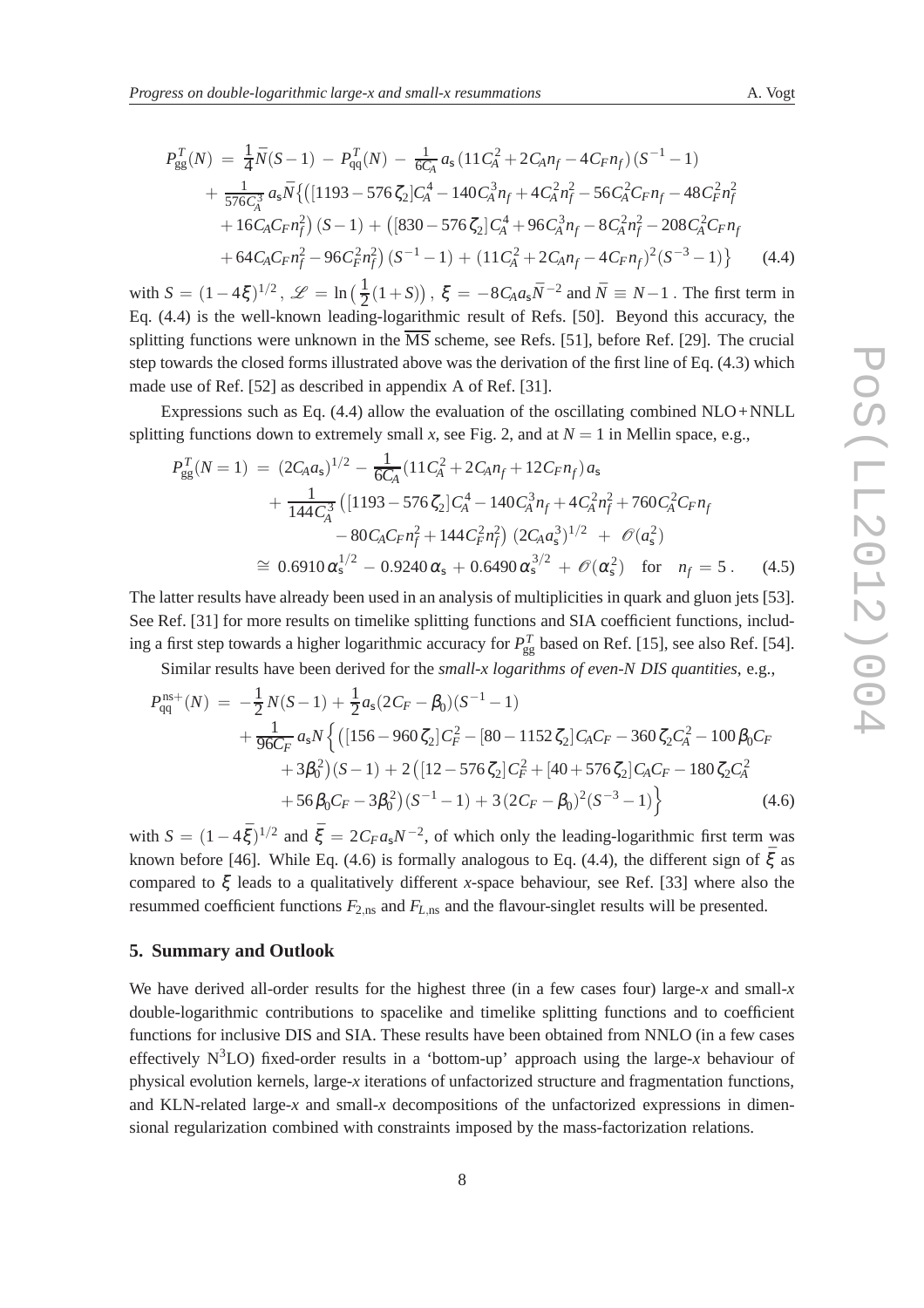

**Figure 2:** Left: the fourth-order coefficient function for the structure function  $F_{2,n}$ . Shown are the large *N* estimates by the known seven (of eight)  $\ln^n N$  soft-gluon contributions and by adding the highest four (of seven)  $N^{-1}$  ln<sup>*n*</sup> N corrections. Right: the timelike gluon-gluon splitting functions (multiplied by *x*) for a very wide range of the momentum fraction *x* at a value of  $\alpha_s$  corresponding to  $Q^2 \simeq M_Z^2$ . The all-*x* (*N* = 1 finite) LO+LL and NLO+NNLL results are compared to the LO and NLO approximations valid only at large *x*.

At least in the form presented above, the last and so far most powerful approach is applicable neither to inclusive lepton-pair and Higgs production at large *x*, nor to the odd Mellin-*N* based structure functions such as  $F_3^{\nu+\bar{\nu}}$  in charge-current DIS and  $g_1$  in polarized DIS. In the former cases, Eq. (3.6) holds in the  $(1-x)^{-1}$  soft-gluon limit with  $n_0 = 0$  and  $n_1 = 2$  [41, 43] but, for example, additional odd- $k\eta_1$  terms which spoil most of the predictivity are found to be required in the *qg* channel of the Drell-Yan process [55]. Without additional theoretical insight, which may come from the more rigorous approaches pursued in Refs. [56], it will also not be possible to improve upon our present 'N*n*LO implies N*n*LL' accuracy in cases for which Eq. (3.6) is applicable.

Most of the results in Refs. [23–33] will not have a direct phenomenological impact, but will hopefully prove useful in conjunction with future developments such as, e.g., a computation of fourth-order moments of structure functions analogous to Refs. [57]. The exception are the  $(1-x)^0$ contributions to the non-singlet DIS coefficient functions, which should be of interest for highprecision analyses of structure functions at large *x*, and the  $x^{-1}$  small-*x* timelike splitting functions as discussed above. In both cases the relative size of the known N<sup>n</sup>LL contributions indicates that an improvement on the present accuracy is required for quantitatively reliable results.

#### **Acknowledgements**

The research summarized here has been supported by the UK Science & Technology Facilities Council (STFC) and in part by the European-Union funded network LHCPhenoNet, the Helmholtz Association of German Research Centres and the German Research Foundation (DFG), the Dutch Foundation for Fundamental Research of Matter (FOM), and the Natural Sciences and Engineering Research Council (NSERC) of Canada.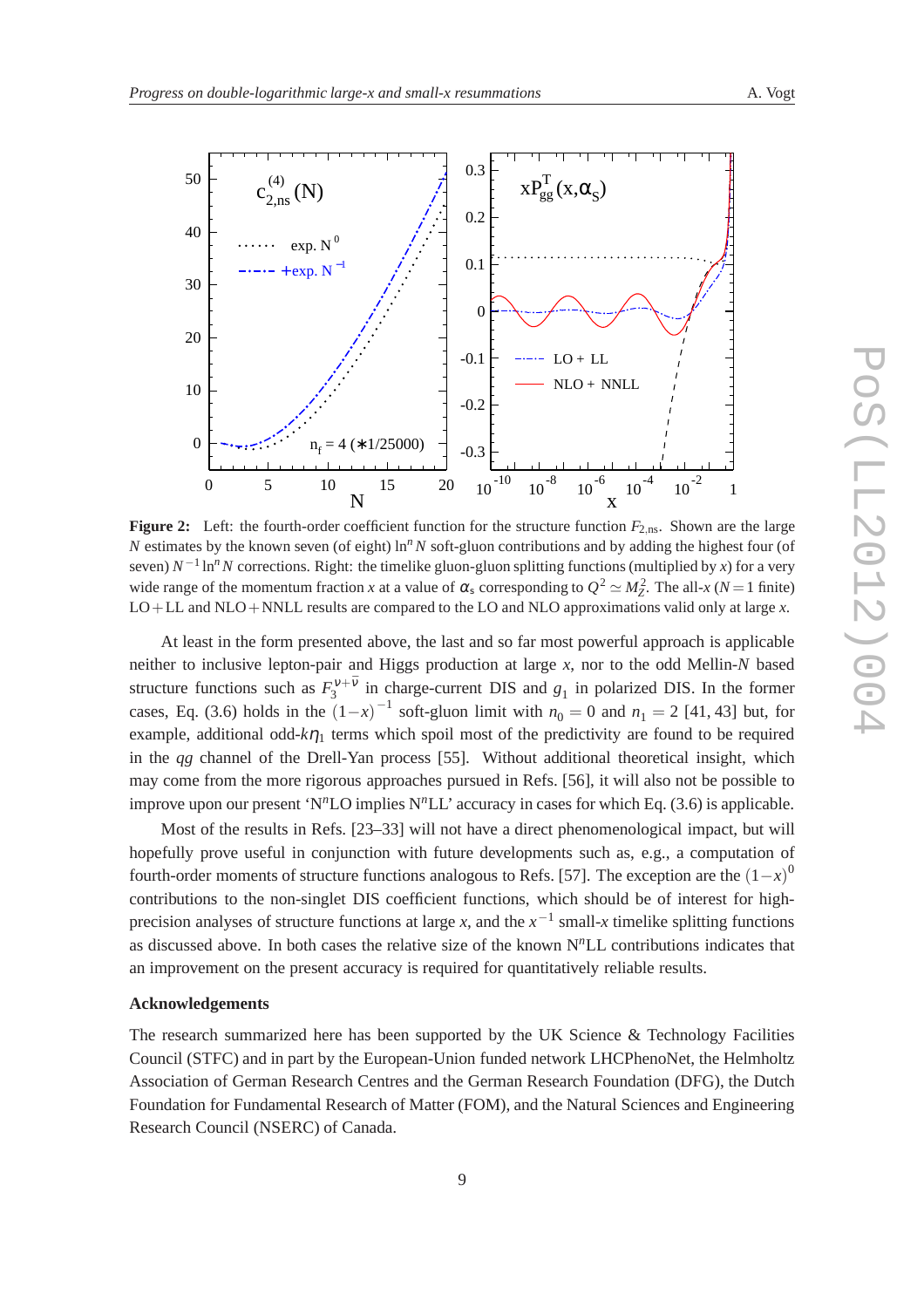### **References**

- [1] W. Furmanski and R. Petronzio, Z. Phys. C11 (1982) 293
- [2] J. Beringer *et al.* [Particle Data Group], Phys. Rev. D86 (2012) 010001
- [3] S. Moch, J. Vermaseren and A. Vogt, Nucl. Phys. B688 (2004) 101, hep-ph/0403192; A. Vogt, J. Vermaseren and S. Moch, Nucl. Phys. B691 (2004) 129, hep-ph/0404111
- [4] S. Moch, J. Vermaseren and A. Vogt, Phys. Lett. B606 (2005) 123, hep-ph/0411112
- [5] J. Vermaseren, A. Vogt and S. Moch, Nucl. Phys. B724 (2005) 3, hep-ph/0504242
- [6] S. Moch, J. Vermaseren and A. Vogt, Nucl. Phys. B813 (2009) 220, arXiv:0812.451768
- [7] G. Soar, S. Moch, J. Vermaseren and A. Vogt, Nucl. Phys. B832 (2010) 152, arXiv:0912.0369
- [8] A. Mitov, S. Moch and A. Vogt, Phys. Lett. B638 (2006) 61, hep-ph/0604053
- [9] S. Moch and A. Vogt, Phys. Lett. B659 (2008) 290, arXiv:0709.3899
- [10] A.A. Almasy, S. Moch and A. Vogt, Nucl. Phys. B854 (2012) 133, arXiv:1107.2263
- [11] P.J. Rijken and W.L. van Neerven, Phys. Lett. B386 (1996) 422, hep-ph/9604436; Phys. Lett. B392 (1997) 207, hep-ph/9609379;
- [12] P.J. Rijken and W.L. van Neerven, Nucl. Phys. B487 (1997) 233, arXiv:hep-ph/9609377
- [13] A. Mitov and S. Moch, Nucl. Phys. B751 (2006) 18, hep-ph/0604160
- [14] G.P. Korchemsky, Mod. Phys. Lett. A4 (1989) 1257; S. Albino and R. D. Ball, Phys. Lett. B513 (2001) 93, hep-ph/0011133
- [15] Yu.L. Dokshitzer, G. Marchesini and G.P. Salam, Phys. Lett. B634 (2006) 504, hep-ph/0511302
- [16] E.A. Kuraev, L.N. Lipatov and V.S. Fadin, Sov. Phys. JETP 45 (1977) 199; I.I. Balitsky and L.N. Lipatov, Sov. J. Nucl. Phys. 28 (1978), 822
- [17] T. Jaroszewicz, Phys. Lett. B116 (1982) 291; S. Catani, F. Fiorani and G. Marchesini, Nucl. Phys. B336 (1990) 18
- [18] G. Sterman, Nucl. Phys. B281 (1987) 310; L. Magnea, Nucl. Phys. B349 (1991) 703; S. Catani and L. Trentadue, Nucl. Phys. B327 (1989) 323; ibid. B353 (1991) 183
- [19] S. Catani, M.L. Mangano, P. Nason and L. Trentadue, Nucl. Phys. B478 (1996) 273, hep-ph/9604351
- [20] S. Moch, J. Vermaseren and A. Vogt, Nucl. Phys. B726 (2005) 317, hep-ph/0506288v2
- [21] J. Blümlein and V. Ravindran, Phys. Lett. B640 (2006) 40, hep-ph/0605011
- [22] S. Moch and A. Vogt, Phys. Lett. B680 (2009) 239, arXiv:0908.2746
- [23] S. Moch and A. Vogt, JHEP 04 (2009) 081, arXiv:0902.2342
- [24] S. Moch and A. Vogt, JHEP 11 (2009) 099, arXiv:0909.2124
- [25] Section 5 in Ref. [7]
- [26] A. Vogt, G. Soar, S. Moch, J. Vermaseren, Nucl. Phys. Proc. Suppl. 205/6 (2010) 25, arXiv:1008.0952
- [27] A. Vogt, Phys. Lett. B691 (2010) 77, arXiv:1005.1606
- [28] A.A. Almasy, G. Soar and A. Vogt, JHEP 03 (2011) 030, arXiv:1012.3352